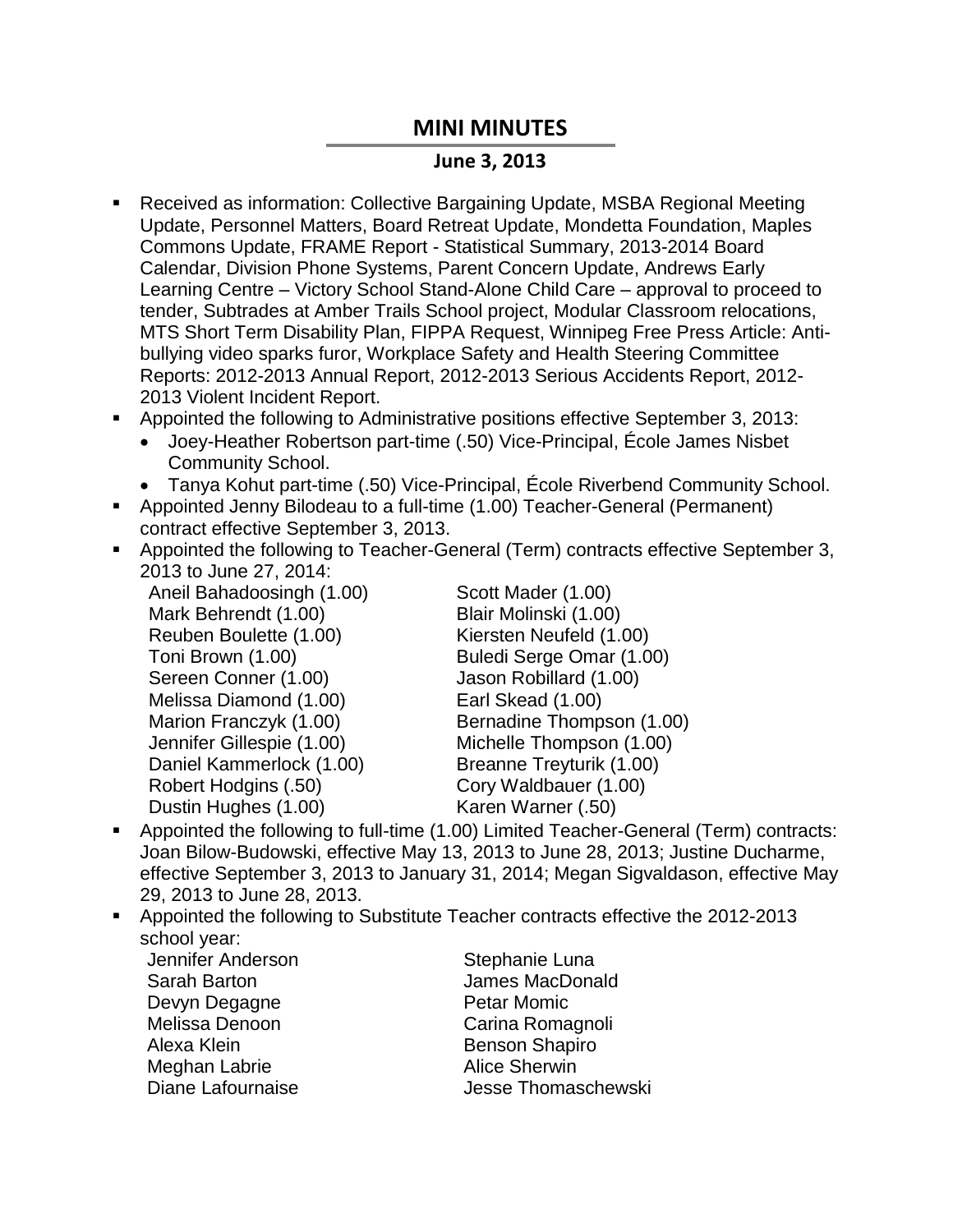- Granted the following leaves of absence, without pay, effective the 2013-2014 school year: Elma Arthurson (1.00), Vanessa Burridge (1.00), Hasmita Trivedi (1.00), Crystal Wiens (.33), Sonja Wiens (.20).
- Granted Angela Deprez a full-time (1.00) leave of absence, without pay, effective February 21, 2014 to April 6, 2014.
- Granted Brina Larsen a part-time (.50) leave of absence, without pay, effective January 6, 2014 to January 4, 2015.
- Granted Michael Mann a full-time (1.00) leave of absence, as per Article 6.06 of the Board-SOTA Collective Agreement, for the 2013-2014 school year to serve as SOTA President.
- Received notice of intent to resign from: Allyson Coles-Sokal, effective June 28, 2013; Melanie Janzen, effective June 28, 2013; Benson Shapiro, effective May 9, 2013; Fabian Suarez-Amaya, effective June 27, 2013.
- Appointed the following to full-time (6.5 hours per day), Educational Assistant positions: Tracey Cymbalisty, effective May 13, 2013; Alison Lemoine, effective April 29, 2013.
- Granted Heather La Liberte a part-time (.50) leave of absence, without pay, effective the 2013-2014 school year.
- Appointed the following to full-time (1.00) Library Technician positions effective July 2, 2013: Krysta Staub, Sara Wilson.
- Layoff notices were given to the following Child Care Coordinators: Lindsay Grant, Rheanan Tyler.
- Approved:
	- That the Board endorse the request of Jamie Kozak, Prairie Architects, relative to approaching the second lowest bidder for flooring and steel work for the Amber Trails School project.
	- That the Board sign the land exchange agreement with the City of Winnipeg for the exchange of lands near École Leila North Community School.
	- That the Board sign the Retirement Advance Notice Gratuity letter of understanding with the Canadian Union of Public Employees, Local 2938.
	- That Maxim Truck & Trailer be awarded the regular bus tender on the basis of low bid.
	- That Maxim Truck & Trailer be awarded the wheelchair bus tender on the basis of lowest acceptable bid.
	- That the Board approves and supports Governor Semple School's request to implement the Balanced School Day for the 2013-2014 school year.
	- That By-Law No. 3-2013 for the purpose of borrowing the sum of \$1,508,900.00 Dollars for the purpose of the new dual K-8 Amber Trails School (\$1,295,700.00), and Garden City Collegiate Science Room Upgrade (\$213,200.00) be given second reading.
	- That By-Law No. 3-2013 for the purpose of borrowing the sum of \$1,508,900.00 Dollars for the purpose of the new dual K-8 Amber Trails School (\$1,295,700.00), and Garden City Collegiate Science Room Upgrade (\$213,200.00) be given third and final reading, be signed and sealed.
	- That the question of a division-wide scent-free policy be referred to the Policy Committee.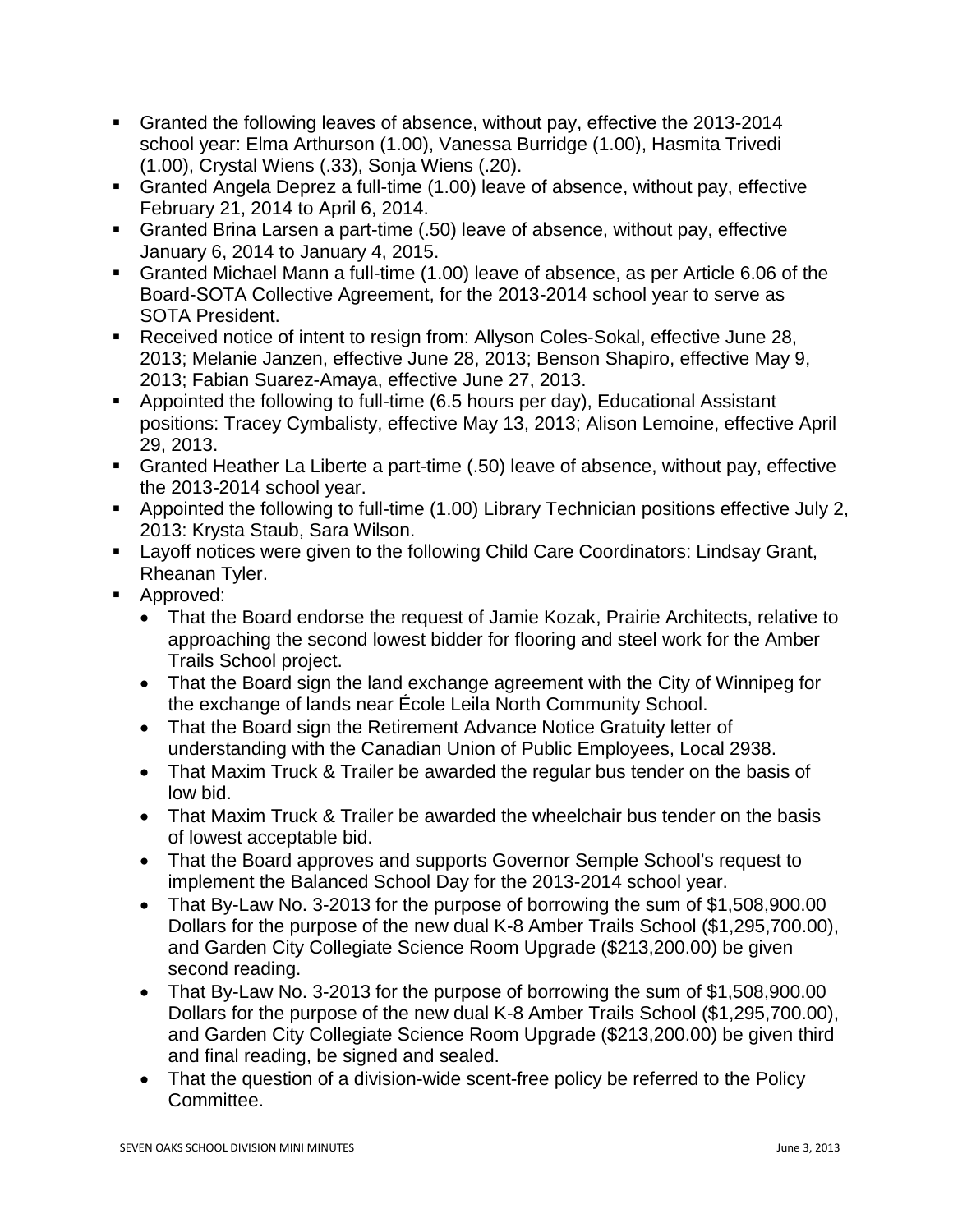- That the Superintendent explore implementation of a standard leave arrangement with Sadok Nursery School, R.F. Morrison School and report back to the Board.
- That Policy BCB Board Member Conflict of Interest be approved for inclusion in the Policy Manual.
- That the Board approves and supports West St. Paul School's request to continue with the Balanced School Day for the 2013-2014 school year.
- **Approved the following Renewal of Leases:** 
	- Aleph Bet Child Life Enrichment Program Forest Park Satellite Site.
	- Aleph Bet Child Life Enrichment Program Margaret Park Satellite Site.
	- Collicutt Before and After School Program.
	- Little Dipper Montessori Nursery.
	- Kidi-Garden Day Nurseries Inc.
	- Kidi-Garden Day Nurseries Inc. Victory School Site.
	- Manitoba Association of School Superintendents.
	- Maples Day Care.
	- O.K. Before and After School Child Care Centres Inc.
	- Seven Oaks Child Care Centre Inc.
	- Educational Assistants of Seven Oaks (EA7oaks).
	- Seven Oaks Teachers' Association (SOTA).
	- Sugar-N-Spice Kiddie Haven Inc.
	- Sugar-N-Spice Kiddie Haven Inc. School Age Program.
	- Sunny Mountain Child Care Centre (1985) Inc. Belmont Before & After School Program.
	- Sunny Mountain Day Care Centre (1985) Inc. Governor Semple School.
	- YM-YWCA of Winnipeg Before and After School Program.
- **Approved for payment:** 
	- Amber Trails School Site Cost Recovery, as certified by Stantect Consulting Ltd. to be accurate, in the amount of \$710,459.61 be paid to Genstar Development Company.
	- Statutory Holdback in the amount of \$32,334.88 plus GST and accumulated interest in relation to the Garden City Collegiate Science Lab project be paid to Mayer's Contract Interiors Ltd., subject to the approval of the Board's solicitor.
	- Invoice No. 5446 for the Victory Site Day Care in the amount of \$2,048.99 be paid to MCM Architects Inc.
	- Invoice No. 13075 for the 2013 Portables (Belmont and West St. Paul) in the amount of \$3,020.22 be paid to PSA Studio Inc.
	- Invoice No. 49122 for the Maples Geothermal project in the amount of \$31,558.09 be paid to SMS Engineering Ltd.
	- Certificate of Payment No. 5 for the 2012 Portable Classrooms project in the amount of \$24,844.39 be paid to Von Ast Construction (2003) Inc.
	- Certificate of Payment No. 6 for the 2012 Portable Classrooms project in the amount of \$96,058.70 be paid to Von Ast Construction (2003) Inc.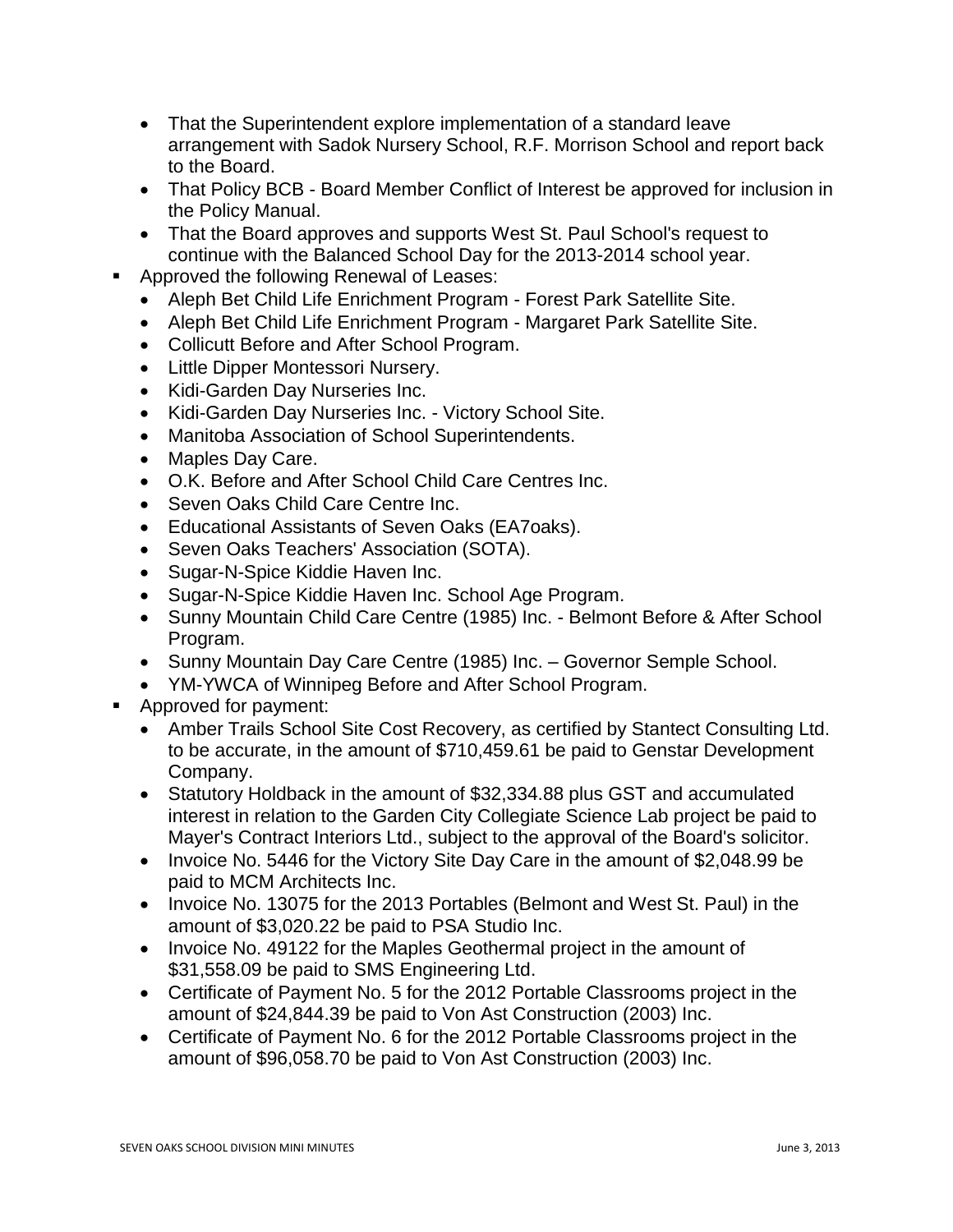- Statutory Holdback on Certificate of Payment No. 6 for the 2012 Portable Classrooms project in the amount of \$7,417.66 be paid to the SOSD/VonAst 445 Port 45, 46, 47 FY12.
- Statutory Holdback in the amount of \$59,333.04 plus GST and accumulated interest in relation to the 2012 Portable Classrooms project be paid to Von Ast Construction (2003) Inc., subject to the approval of the Board's solicitor.
- Conference Reports:
	- Carol Anandranistakis, Victory School / Julie-Ann Lodge, Riverbend School School Secretaries: CIMS Conference, April 30 to May 2, 2013 - Granville Island, British Columbia.
	- Sharon Halldorson, Director, Educational & Clinical Support Services: Learning and the Brain Conference: Executive Skills for School Success, May 3 to 5, 2013 - Arlington, Virginia.
	- Kirk Baldwin, Divisional Principal, Board Office: AERA, April 27 to May 1, 2013 San Francisco, California.
	- Cheryl Gaudet, Principal, James Nisbet Community School: AERA, April 27 to May 1, 2013 - San Francisco, California.
	- Diane Darrach, Principal, Governor Semple School: 2013 Green Schools National Conference, February 20 to 24, 2013 - West Palm Beach, Florida.
	- Angela Bubnowicz, Vice-Principal, École Riverbend Community School: 2013 Green Schools National Conference, February 20 to 24, 2013 - West Palm Beach, Florida.
	- Cheryl Gaudet, Principal, James Nisbet Community School: Apple Technology, March 26 to 29, 2013 - Cupertino, California.
- **Correspondence received from:** 
	- Cathy Horbas, Principal, West St. Paul School: Requesting permission to continue with the Balanced School Day at West St. Paul School.
	- John Sawchuk, Director of Programs/Registrar, Manitoba Education: Registration and Funding for the 2013-2014 program year for: Adult Education Centres (AEC), Urban Circle Training Centre and the Adult Learning Centre.
	- Nancy Allan, Minister of Education: Balanced School Day extended to the 2014/2015 school year.
	- Wendy Bloomfield, Chair, Seine River School Division: Support of Safe and Inclusive Schools Initiative (Bill 18).
	- David Yeo, Director, Manitoba Education: Administrative Handbook for Schools electronic format available.
	- John Sawchuk, Director of Programs/Registrar Manitoba Education: Manitoba Adult Literacy Program (MALP) Funding Grant for the July 1, 2013 to June 30, 2014 Program Year.
	- Erin Selby, Minister of Advanced Education and Literacy: Adult Education Centres funding for 2013-2014 from Manitoba Advanced Education and Literacy.
	- MERN Awards 2013 Luncheon: June 14, 2013 12:00 to 1:30 p.m. Legislative Building.
	- MERN Treaties and Reconciliation Education Seminar.
	- MSBA e-bulletin May 22, 2013.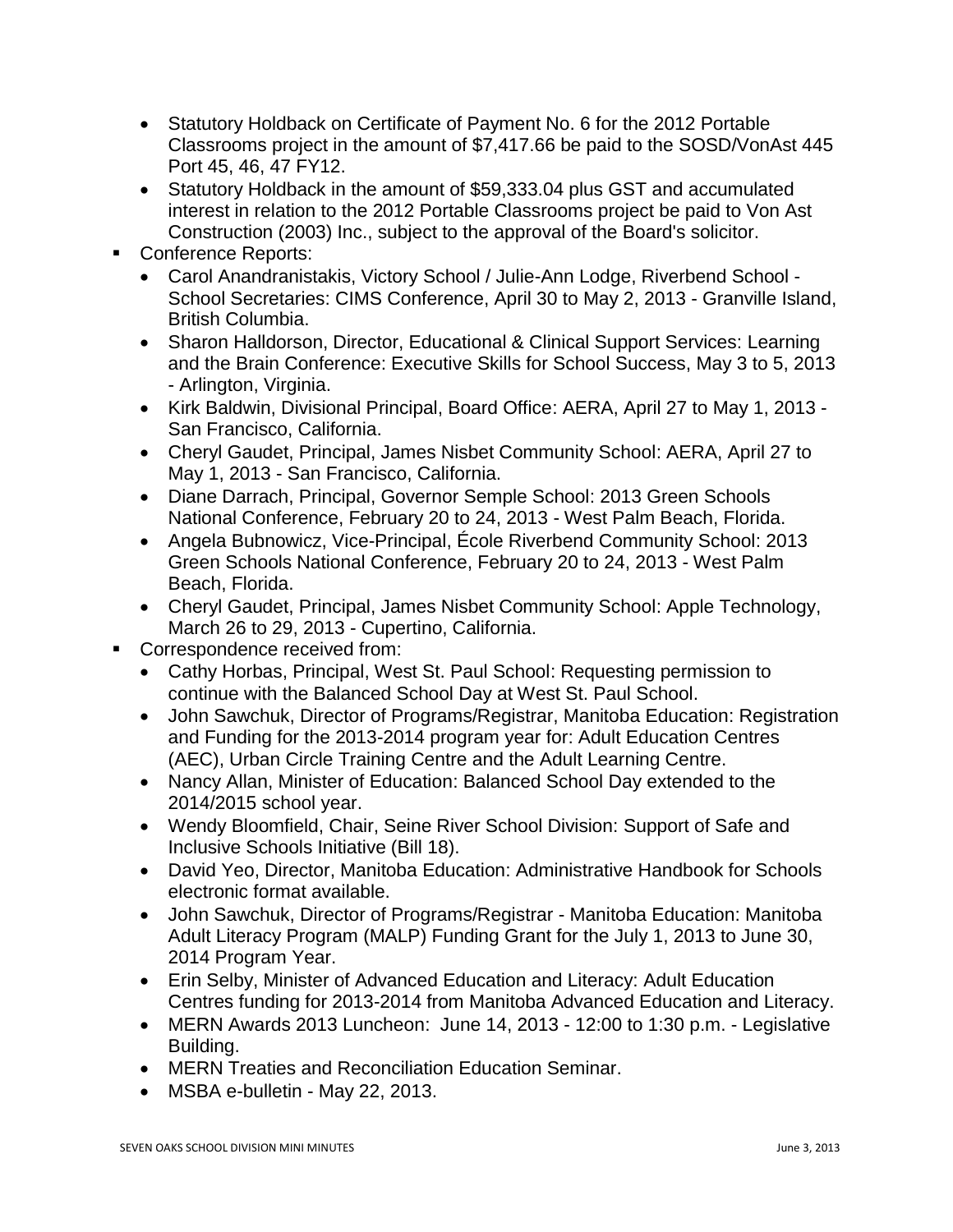- Association of Canadian Deans of Education: Early Learning and Early Childhood Education.
- Selkirk and District Planning Area Board: Proposed subdivision of Part 6 Residential Zones, 340 Minnehaha Avenue.
- Keith Thomas, Risk Manager, Manitoba School Boards Association: Insurance availability for Community Use of Schools.
- Turtle Mountain School Division: "Response to Intervention" with Dr. Chris Weber on September 3, 2013 - Killarney, Manitoba.
- Wendy Shaw, Coordinator, Accounting & Consolidations, Schools' Finance Branch: FRAME Reports based on the 2011/2012 school division financial statements.
- Southwest Horizon School Division: Posting Secretary-Treasurer.
- Labour Relations, Manitoba School Boards Association: CPI, Unemployment Rate, Regional Trends Update - May 2013.
- CUPE Local 949: CUPE 949 Executive & Committee List 2013-14.
- Wayne Shimizu, Secretary-Treasurer, Seven Oaks School Division: Letter to Bockstael Construction Limited regarding Amber Trails Community School.
- Wayne Shimizu, Secretary-Treasurer, Seven Oaks School Division: Letter to Loewen Mechanical regarding Maples Collegiate Chiller Replacement.
- Tom Bobby, Winnipeg School Division: MASBO Winnipeg Region Residual Fee Rates 2013/2014.
- Government of Canada: Calculation of Approved Canada Summer Jobs Contribution Amount for Kildonan Youth Activity Centre (KYAC) 2013.
- Government of Canada: Calculation of Approved Canada Summer Jobs Contribution Amount for Kildonan Youth Activity Centre (KYAC) 2013.
- The Selkirk Journal, Thursday, May 16, 2013: Article by Amanda Lefley "School divisions use RMs as scapegoats".
- Manitoba News Release: May 13, 2013 Manitoba Introduces New Legislation that would Protect International Students.
- Manitoba News Release: May 24, 2013 Budget 2013: Construction to Begin for New Gymnasium, Child-Care Centre at Brandon's George Fitton School: Premier.
- Deborah Schultz, Administrative Assistant, Labour Relations/Risk Management, MSBA: \$2,000 Reasons to be SAFE - Safe Work Contest.
- Manitoba News Release: May 27, 2013 Province Partners to Develop Resources that Support Gay-Straight Alliances in Schools.
- Chris Hagen, Senior Field Officer, Pupil Transportation Unit, Manitoba Education: School Bus Pass by Infractions.
- Globe & Mail Article: Bold Calgary plan aims to slash poverty.
- Manitoba News Release: May 31, 2013 Budget 2013: Building, Improving Manitoba Schools: Premier. Construction to Begin on Amber Trails Kindergarten to Grade 8 School to Serve Families in Northwest Winnipeg.
- Education Manitoba: Volume 11, Number 2, May 2013.
- Resources for World Refugee Day 2013.
- Resource: Girls, Women and Alcohol: Making Informed Choices.